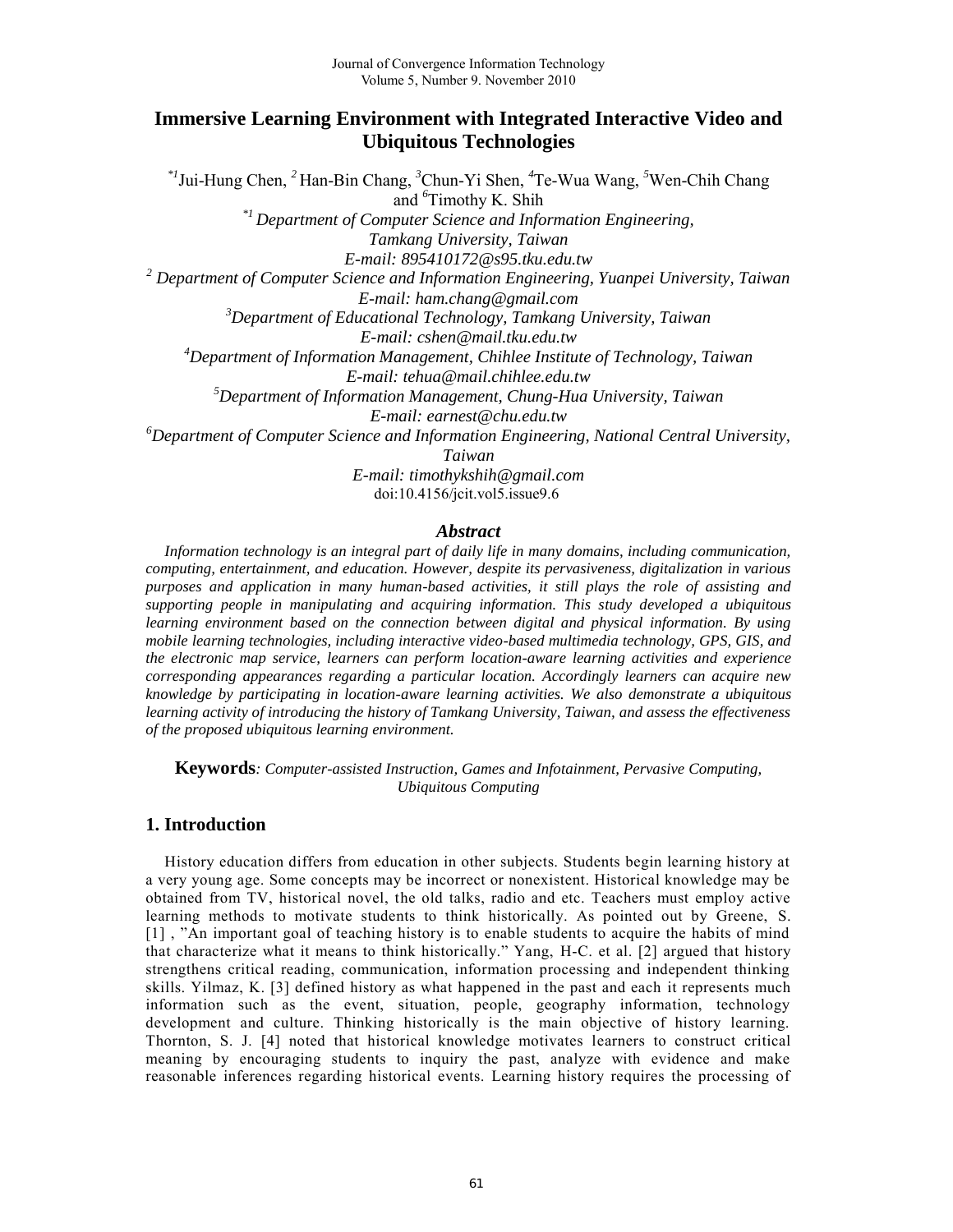complex information. Yilmaz, K. [3] emphasized that students need to learn the historical methodology to realize and comprehend complex historical information. History makes students think historically by supporting them historical knowledge, inference procedure and synthesizes skill. Some teaching methods are useful to help students learning history and cultivate history thinking. Wains, S. I. & Mahmood, W. [5] stressed that a multi-perspective understanding history is the basis of historical thinking. Holt, T. [6] argued that introducing students to the raw materials of history is important cultivating the essential skills needed by a historian. It helped students to realize, question and make inference to the raw historical materials for who made it? What is the purpose of this document? Is there any evidence support our assumption? Schreiber, J. [7] found that students should use various artifacts (i.e. bowel, hunting tools) and historical document (i.e. first hand and second hand accounts, contract among races) to understanding and constructing the abstract history. Artifacts and documents can help students give students more comprehensive historical knowledge than that acquired from textbooks. Ellis, J. B. et al. [8] discovered that online interviews enhance history learning in children. The meta cognitive process enhances students learning. Carroll et al. [9] believed that learning history is essential because it encourages meta-cognitive process. Also students can adjust their learning behavior after monitor their learning history. Researchers have proposed many new history education environments. For example, Lo J. et al. [10] applied GIS information to develop a web-based spatial-person-temporal history educational system called HES-SPATO (history educational system based on SPATO); SPATO means spatial, person, action/attribute, and temporal object. The participants in the experiments responded positively to this system. Chang W.C. et al. [11] integrated several ubiquitous technologies, including RFID, GPS location, and Google map in game-based learning. They attempted to construct a location-aware, digital game-based learning environment and to introduce the historical culture of Taiwan in the learning scenario. Wains et al. [5] designed a mobile multimedia game for education in the history of medieval Amsterdam. Users use UMTS/GPS phones for communicating and exchanging information when they explore the history of Amsterdam by walking in the city. The history game was played by 216 students in groups of four or five students. Storification roles include receiving (spectator), constructing (director) and participating in (actor) the story designed in the game. Observing the progress of E-Learning over the years clearly shows the rapid development of content and technologies. Kernel values of E-learning were created during this development process by constructing new learning style with new technologies such as network or multimedia. Meanwhile, some shifts in traditional pedagogic theories have occurred to explain changes in learning style. Game-based learning is one example. Research in computer games as an academic discipline first started in the year 2000. Computer games were initially considered learning absorbency killers with no cognitive value. However, from 2004 and onwards, academic research in games integrating e-learning has shifted to Game-based Learning. Based on the previous work and related work, this study implemented Game -based Learning within Ubiquitous Computing. A ubiquitous computing system requires integration of computing nodes with the physical world. Depending on the circumstances, communicating components can change both identity and functionality over time for social implication and evaluation. Thus, we, designed problem-solving games can help students to solve problems in the real world. System is able to sense the learner situation in the real world and record the real world information of the learner. By recording these learner behaviors, the games provide personalized information or services to the learners based on real-world contexts.

The organization of this paper is as follows. Section 2 introduces related technique issues. In Section 3, architecture and implementation of the architecture are described. Section 4 presents a Case Study and several methods of supporting ubiquitous learning. Section 5 presents the experimental results, and Section 6 analyzes the results. Section 7 concludes the work.

### **2. Related Work**

Advanced information technologies can now help people improve their quality of life, especially in education and entertainment domain. Lou, Y., et al [12] stated that video is one potential medium for delivering useful information with sound, video and text form to the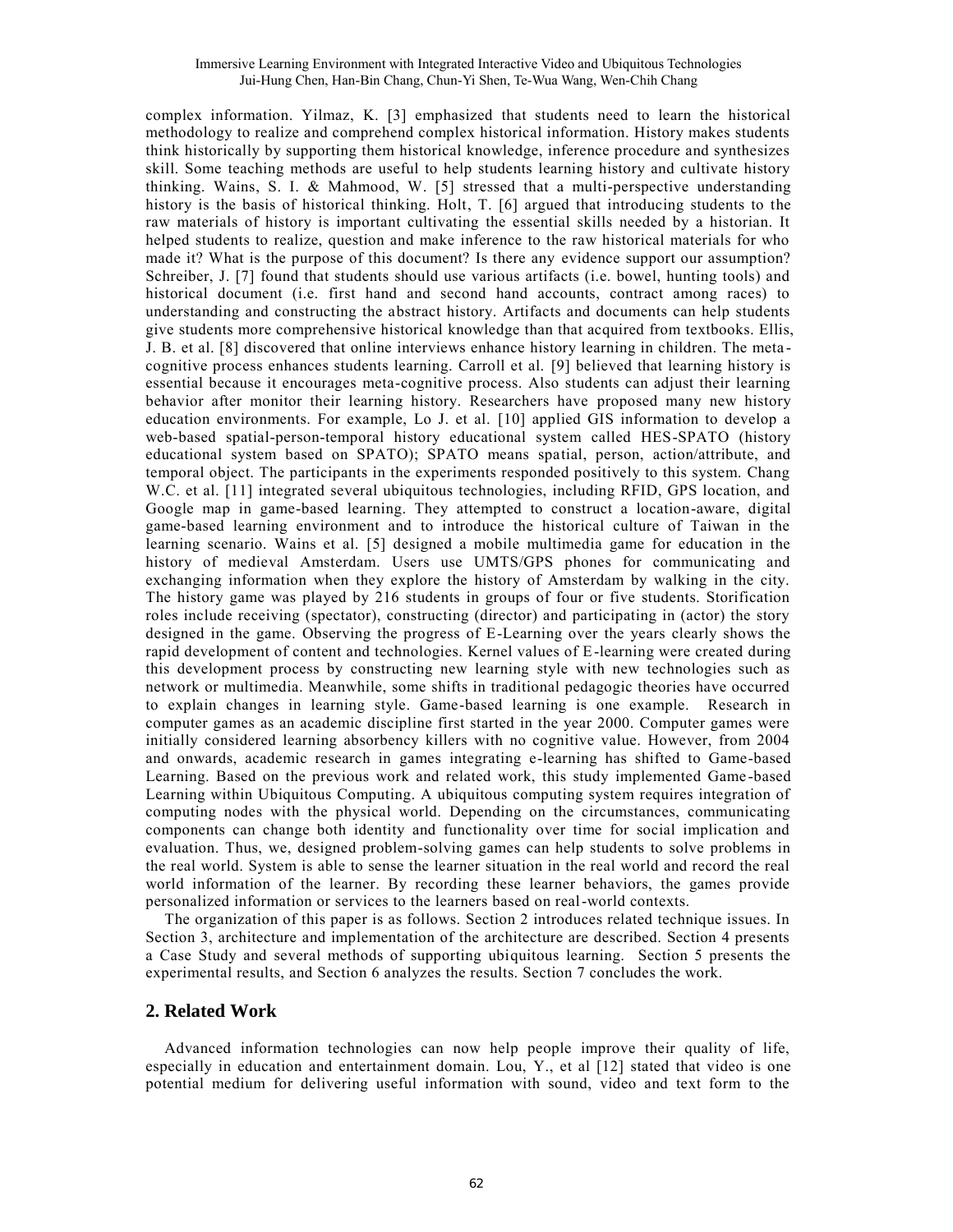people. Liao, W., et al [13] introduced that Interactive Video-on-demand (IVoD) service enables two-way interaction and direction controlling instructions with video streaming with segment data by using the cooperating with both Set-Top Box device and advanced network technologies. The VoD framework was first presented in Wong, J. W. [14], and Fahmi, H. et. al. [15] later proposed an IVoD service and video segment streaming processing framework. Daily life applications of interactive video have increased. Even in education domain. Cheryl, H. et al. [16] found that learners have positive perceptions of interactive video technology. Zhang, D. et. al. [17] also found that using interactive video materials for e-learning can improve learning efficiency. Additionally, advanced mobile technologies enabled Chang, H. B. et al. [18] to apply interactive video technologies to on-campus mobile learning activities. These developments show that interaction in interactive video systems is a major consideration. Champion, E. [19] and Muda Z.et al. [20] indicated that designing meaningful interactions is extremely difficult without expert assistance. Bing, J. et al. [21] demonstrated complex user interactions involving PDA, smart phone and tablet. The many applications of interactive video systems include education, commerce, sports and entertainments as Zhang, L. J. et al. [22] showed. Augustin, I. et al. [23] indicated that advanced Handheld PCs and wireless networks provide more convenient applications in business and entertainment domains. Even in education domain, Wains, S. I. et al. [5] proposed the concept of integrating mobile learning with elearning to accommodate different learning styles.

Advancing GPS technology now enables the possibility of combining the above technologies to provide adaptive useful content within a particular location area [23][24]. This technology also enables data collection specifically for mobile device users [25]. Therefore, the above technologies have increased interest in Ubiquitous Learning [26][27] in the education domain. Jorge Barbosa et al. [28] proposed a combination of mobile and ubiquitous computing technology to deliver a Computer Engineering course with Undergraduate Course of Reference (GRefe) specifications that included course design rules for Learning Programs and Learning Projects. The study provided a detailed description of related Ubiquitous technologies and course design methodologies used to implement practical ubiquitous learning course content and learning activities. Researchers have also begun to explore the combination of mobile game-based learning environments and location-aware information. For example, Spikol, D. & Milrad, M. [29] had integrated the traditional Geocaching game in Sweden and related mobile technologies to develop the outdoor learning game system. One possible application is map navigation and interactive learning materials in order to develop an outdoor learning system that enhances learner motivation when participating in outdoor learning activities. Bichard, J-P.  $\&$ Waern, A. [30] proposed a cooperative outdoor experience learning game system that integrates AR, GPS technologies and real actors to provide the immersive outdoor gameplay experience. Young, S. S-C. et al. Young, S. S-C. & Liang, C-H. [31] proposed the Across Mobile Platform Learning System (AMPLe) for outdoor learning activities for elementary school learners. This system could deliver learning courses to learners by wireless communications with mobile devices.

Recent studies confirm that games have some advantages to attract and help learners to enjoy their learning activities. Prensky, M. [32] pointed out that the applications which like the computer game, email, mobile phone and peer-to-peer communications are essential in daily life. Therefore, we should provide vary kinds of learning strategies such as Problem-Based Learning, Situated Learning or Game-Based Learning in order to fit learner needs. Among those learning strategies, the Game-Based Learning not only provides the immersive learning style, but also improves the learning efficiency. Clark, C. D. [33] pointed out that learners could do the learning behavior by learning objective delivery, problems analysis and overcome problems in order to complete the learning missions. Merill et al. [34] pointed out that game has some important elements to improve gamers' game play motivations by mission challenging and immediate game rewards. Owen [35] stated that most humans' learning behavior could be presented by game play style. He proposed six contentions that describe game elements: "game aims", "game location", "game pieces/players", "the means of making progress in the game", "game language" and "time frames of games". He also introduced the conceptual architecture to construct the practical game-base learning environment. Many studies report positive outcomes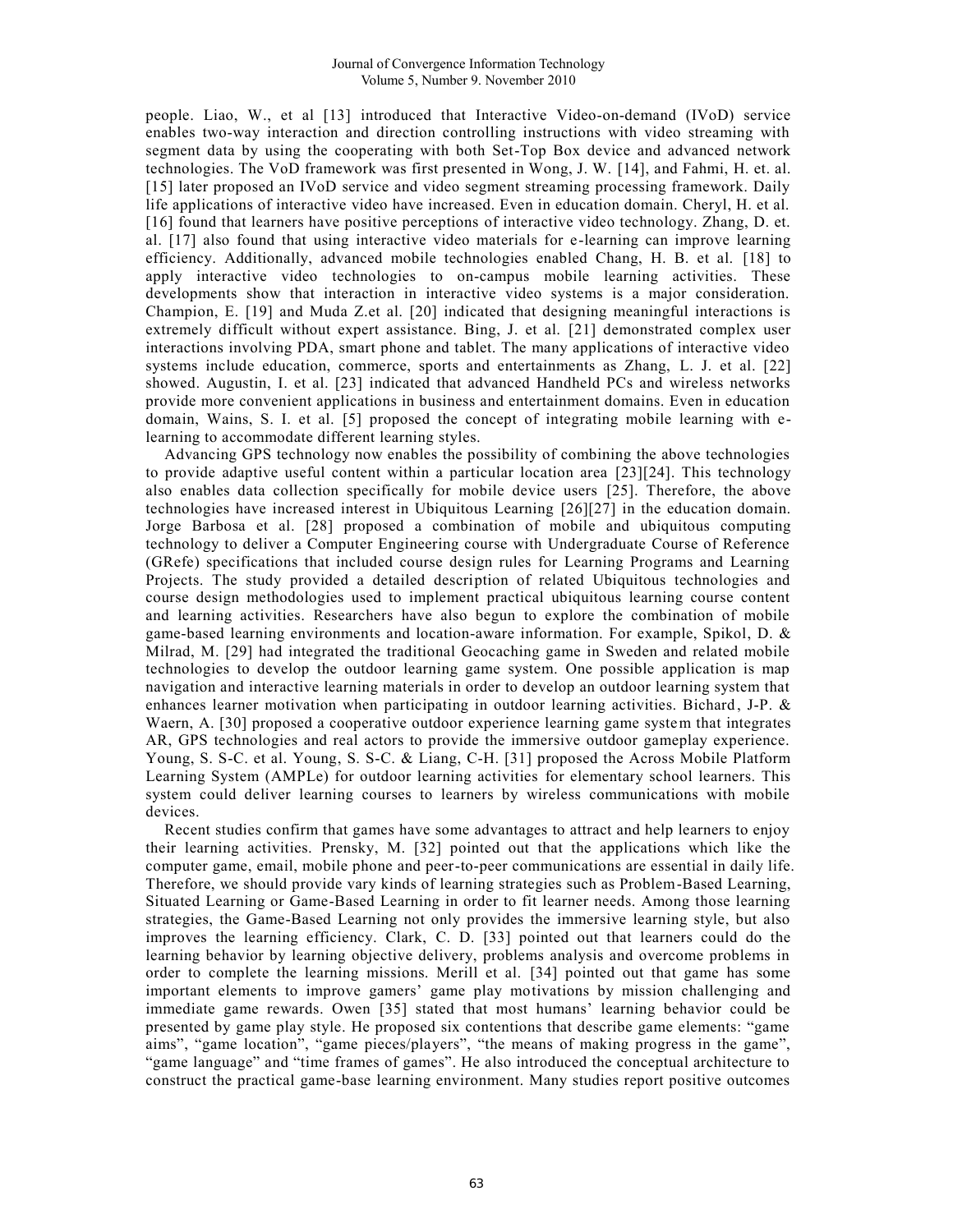of game-based learning. In terms of learning efficiency, for example, McFarlane et al. [36] demonstrated that game-based learning can improve performance in geometry students. Lou, Y. et al. [12] showed that game-based learning also improves learning attitude and learning efficiency. In learning recognizing ability part, Fitzgerald, G. [37] and Jenkins, H. [38] pointed out that learners have control force on doing learning game activities. It could cater to different learners' learning behavior in order to improve their learning motivation and learning efficiency. In learning motivation part, McFarlane et al. [36] and Jenkins, H. [38] showed that game-based learning maintains the attention of learners and increases the time spent on learning activities. The above literature indicates that game-based learning has many positive advantages that should be considered when designing interesting and the useful learning course content and learning activities to attract learners' learning attention when doing their learning course but to improve their learning results.

## **3. Uv-GBL Architecture and Implementation**

## **3.1. Uv-GBL System Architecture**

Developers targeting the Ubiquitous Video Game-Based Learning environment must carefully consider the system architecture for supporting traditional desktops and modern mobile learning. The modern mobile learning platform could be a laptop or a UMPC (Ultra Mobile PC). The three main components required by the system architecture are ubiquitous interactive video learning content, the ubiquitous learning client, and most importantly, the backend game-based learning server. Figure 1. illustrates the interrelationships in the proposed system architecture.



**Figure 1.** The Uv-GBL System Architecture

The ubiquitous interactive video learning content can motivate, attract, and interact with students, which may not be possible in conventional learning contexts. Learners can perform location-aware learning activities by using ubiquitous interactive video learning content with various learning paths and strategies. To create interactive video learning content, this study proposes an interactive video course authoring tool. Instructors can use the authoring tool to design the interaction mode and to assign various learning tasks in each learning unit. After generating the video courses, instructors can upload them to the backend game -based learning server and assign them to the registered learners.

In a ubiquitous learning environment, the learning client consists of the learners and the mobile learning devices. The main concern of the learning client is the presentation of ubiquitous learning content and the way of learning activities performed. Typically, the learning client should be easily augmented with other devices, such as GPS (Global Positioning System) or RFID (Radio Frequency Identification) to support the location-aware learning activities. The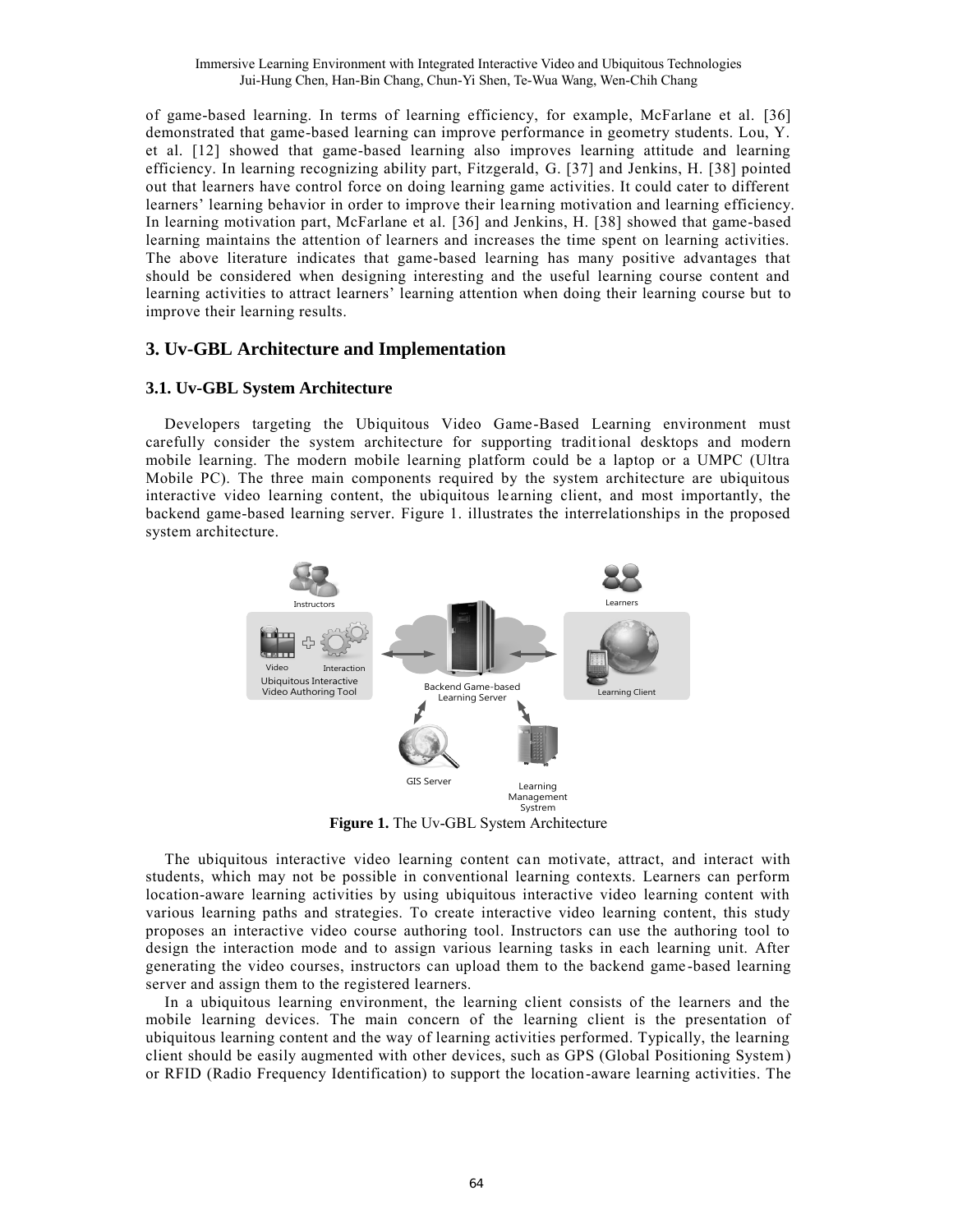ubiquitous learning platform employed in this experiment was the EeePc manufactured by ASUSTek Computer Inc.

The backend game-based learning server includes the following components:

- Learning Management System for managing the learning content, the learning activities, and the learning behavior.
- Gaming Server for maintaining the interrelationship of each interaction in the video courses, and deliver the corresponding quiz to the learners as a to-be-solved mission.
- GIS Server for providing location-aware information bounded to the interactive video courses for achieving the ubiquity.

After connecting to the backend game-based learning server, the learning management system can deliver applicable interactive video learning content to the learning client, and the corresponding services, such as the GIS (Geographic Information System) service and the gaming service, are triggered to function and maintain the subsequent learning activities. From a functionality perspective, the services of the ubiquitous learning environment can be classified by functionality. Related modules and workflow in the proposed Uv-GBL system are introduced in the next section.

## **3.2. The Uv-GBL System Modules – Server Side**

This section describes the Uv-GBL Management Server modules. Figure 2. shows the Uv-GBL Management Server modules. The Client Request Handle Module manages all programs/processes requests and connections from client side. In Identity Checking Module, instructors and learners utilize a Member information table to store related member data. The table could record all basic properties and related operating process from instructors/learners. The action log stores the particular course ID or series course ID for the instructors/learners. In Uv-GBL course content design part, the content is divided into course content and game mission content. Instructors can develop the course content by using the Uv-GBL Course Content Authoring Module, Course Management Module and Game Mission Management Module. All existing game missions in the repository can be used individually or shared with other instructors when designing the game mission scenario. This approach reduces the load on instructors when constructing other game scenarios.



**Figure 2.** Uv-GBL Management Server modules and related data format design

In the game mission data format design phase, the question and test data table may store the request properties of particular information of mission. The data include related mission description, questions and corresponding answers. This data management function is performed by the Uv-GBL Content Storage Management Module. The Uv-GBL Learning Status Management Module processes and records data related to learning progress. Instructors and learners could use related functionalities to review or to analysis the efficiency after completing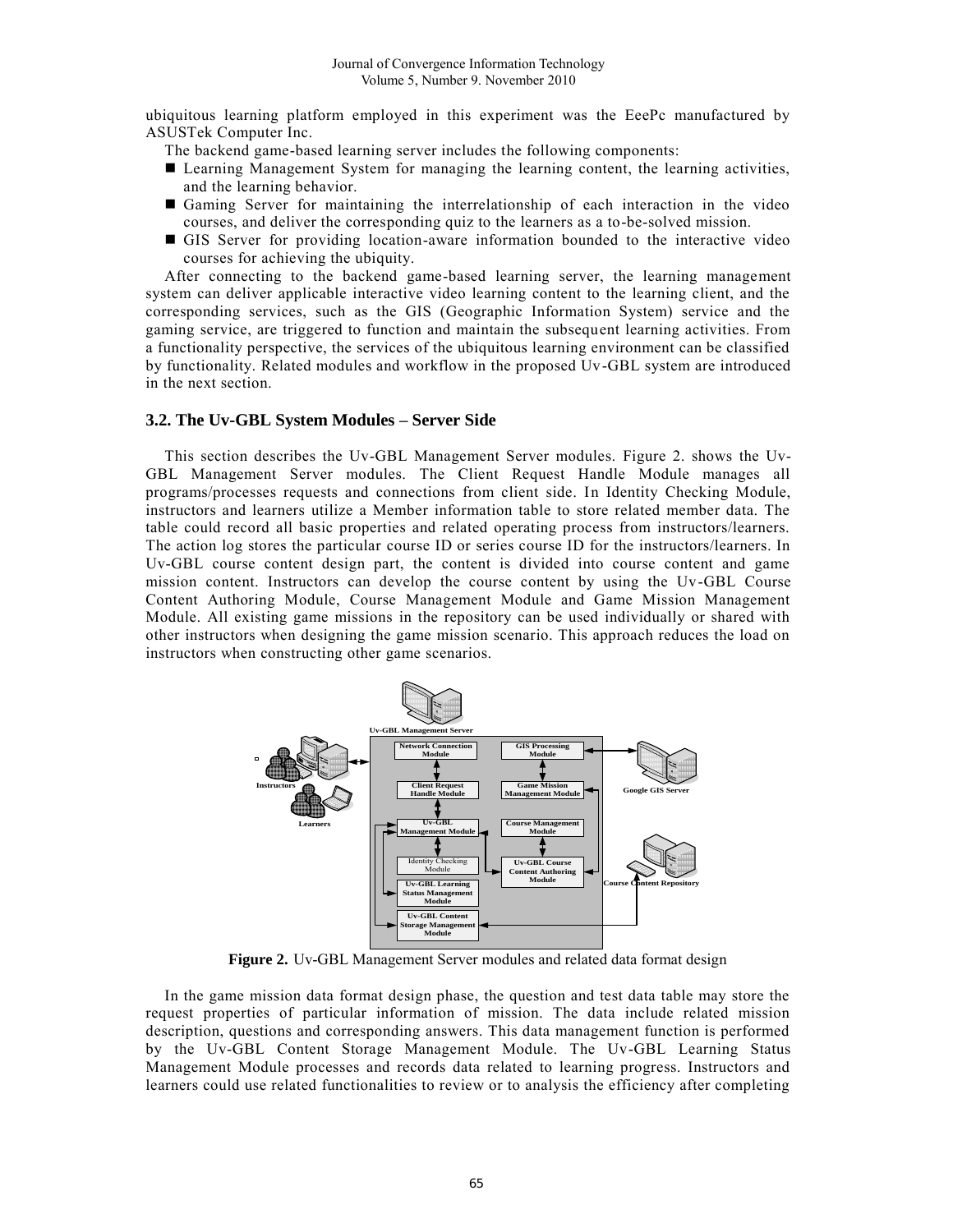Immersive Learning Environment with Integrated Interactive Video and Ubiquitous Technologies Jui-Hung Chen, Han-Bin Chang, Chun-Yi Shen, Te-Wua Wang, Wen-Chih Chang

the related learning progress. The Uv-GBL Management Module coordinates and manages central information data.

#### **3.3. The Uv-GBL System Modules – Client Side**

The Uv-GBL Client includes several modules for various purposes. This section describes the functionalities of these modules. The Message Request Handle Module manages all programs/processes requests and connections on the server side. When learners begin the Uv - GBL learning activity, they must first download the Uv-GBL course content package. The Uv-GBL Content Packaging Module controls the content packaging/un-packaging. The Uv-GBL Game Play Management Module and the Game Map Processing Module provide the initial game environment according to the un-packaging Uv-GBL course content and cooperates with Uv-GBL Learning Status Management Module to monitor and collect the current learning status data.

Figure 3. and 4. show the Uv-GBL game play interface. The designed map guides users to specified locations to find clues and then solve missions. Target locations, success/failed locations and current location of learner are displayed in the map. Learners can use the UMPC, which cooperates with GPS/GIS functionalities to ensure the right gaming route. When learners reach a certain stage, they can ask the NPC (Non-player character) to begin the game mission solving stage. After the players complete all missions, the related game play status data is sent to the Uv-GBL server. The players can then view the game results by using the game result listing menu.



Jump to previous video



**Figure 3.** The Uv-GBL game play interface **Figure 4.** The Uv-GBL game interactive video interface

#### **3.4. The Uv-GBL Course Content Authoring Tool**

This section introduces the functionalities of the Uv-GBL Course Content Authoring Tool, which the instructor uses to generate course content, game scenario and related game parameters setting through web browser. The tool has two sub-tools, a course content authoring tool and a game scenario authoring tool. The course content authoring tool (see Figure 5., section A) can help the instructor develop the main course content with game style in interactive video form. The game scenario authoring tool aims to provide the functionalities for interactive video editing and course content attribute setting (see Figure 5., section B and C) for the experience game scenarios. The instructor can edit the learning sequence and add the learning content as game scenario map style. The Uv-GBL course content authoring tool is developed in C# programming language to enable complex interactive game elements and related help functionalities. In Uv-GBL game scenario authoring tool developing part, the AJAX-based (Asynchronous JavaScript And XML) technologies are used to design the operation interface.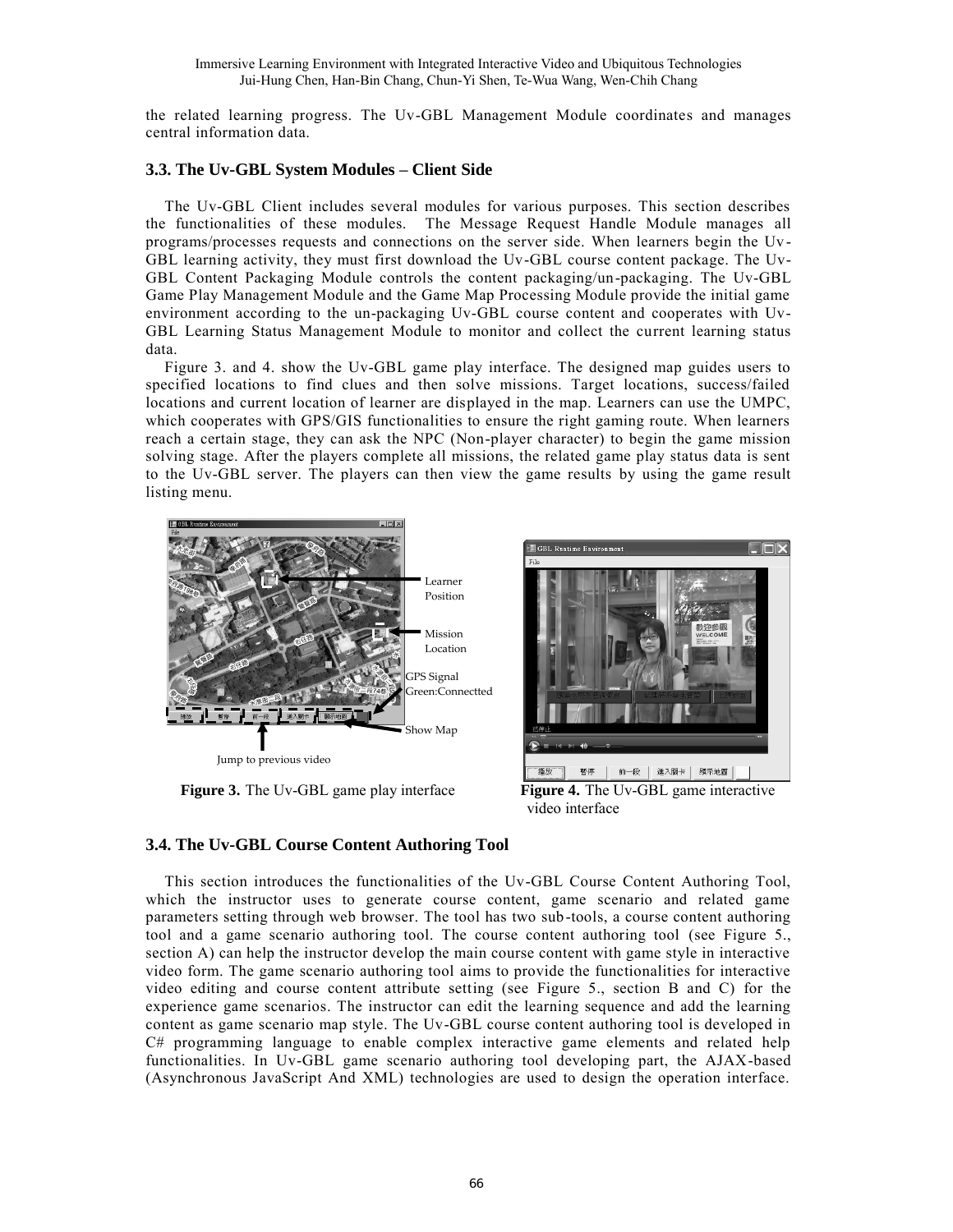Figure 5. shows the game scenario authoring tool, course content authoring and related tool interface.



**Figure 5.** The Uv-GBL Course Content Authoring Tool Interface

# **4. Case Study and Numerous Methods for Supporting Ubiquitous Video Game-Based Learning**

To evaluate the functionality and usability of the interface system, this study uses the usability testing method- user testing. Effectiveness, efficiency, and user satisfaction are assessed in order to identify usability problems.

## **4.1. Participants**

Thirty participants were recruited from the Tamkang University student population. Participants who agreed to participate received small gifts. Eight graduate students and twenty two undergraduate students who met selection criteria such as computer literacy and experience playing computer games were enrolled in the study.

### **4.2. Procedure**

Before the experiment, each participant provided basic information by completing a questionnaire. The basic information included age, frequency of computer use, and experience playing computer games. Each participant was then received instruction regarding the game system and rules. After the end of the instruction, we took participants to unsheltered place and set up the GPS system. When the material for the ubiquitous video game-based learning environment was working, each participant could start their adventure game. The game required the completion of five tasks to be performed on the Tamkang University campus. Time limited of 50 minutes, when time was over, each participant must return to in-situ, regardless of success or failure. Finally, each participant had come back; they were required to fill out two part questionnaires about the learning satisfaction and the workload.

### **4.3. Apparatus**

**4.3.1. "Morae"**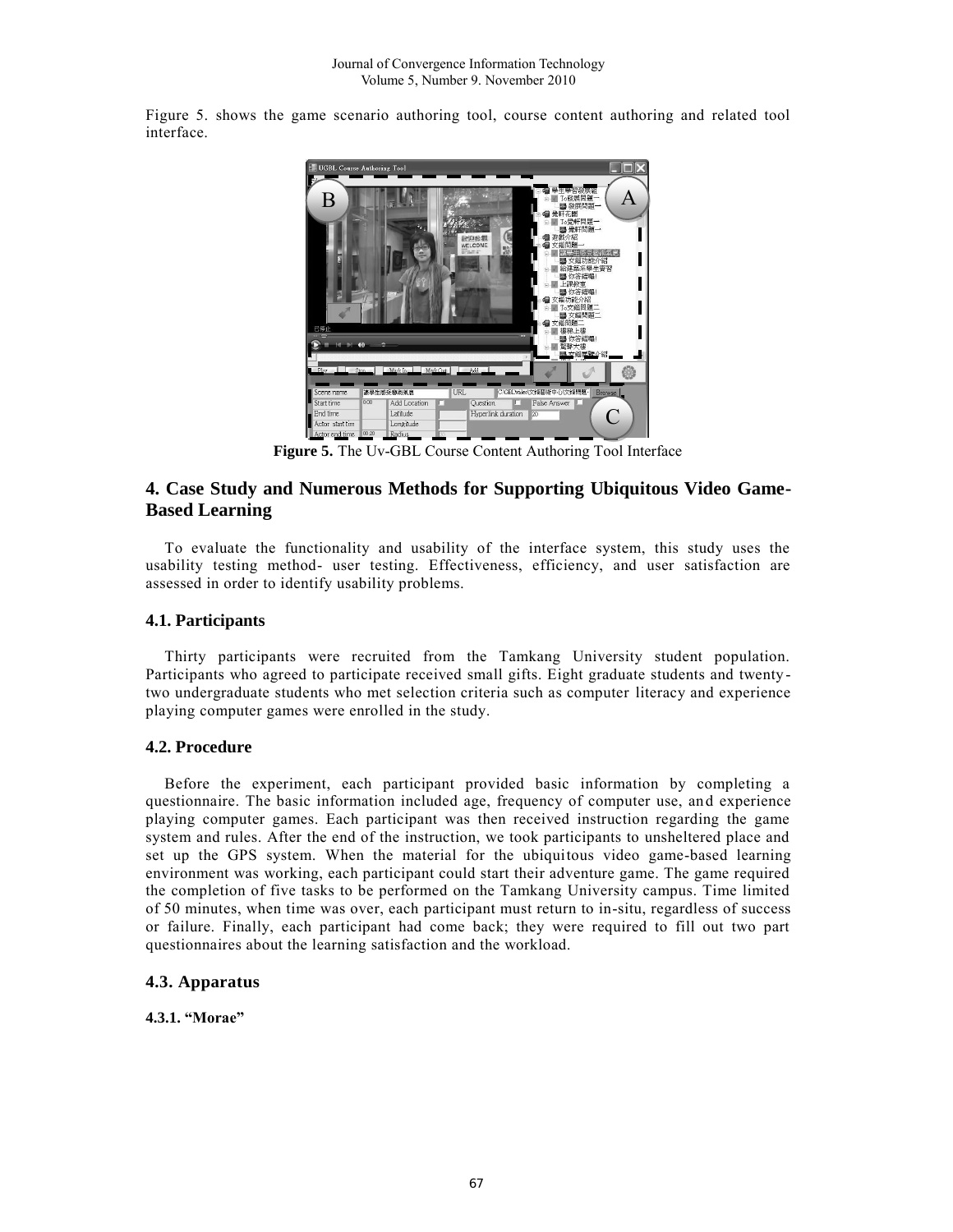The two functions of the "Morae" are to record user behavior, expressions, and voice and to then analyze the recorded information by counting the rate of task completion, time to complete a task, or numbers of appeared errors.

#### **4.3.2. Evaluation Criteria**

Overall user interface quality was assessed in terms of the effectiveness, efficiency, and user satisfaction. The effectiveness was measured by percentage of tasks completed. Efficiency was measured by time to complete task and numbers of errors. User satisfaction was measured by questionnaire.

#### **4.3.3. Task Scenario**

Each of the five tasks in the adventure game required participants to reach a specific position and then press the "Entry barriers" button. The system then showed the video about the specific position. After viewing the video, the participants were required to answer questions using the interactive video technology to complete the task. Task completion was indicated by the check mark on the campus map.

#### **4.3.4. Satisfaction Questionnaires**

The four parts of the satisfaction questionnaires were overall evaluation, operational level, game level, and content level. The overall evaluation assessed game playability from multimedia (e.g., "I feel comfortable with the screen of the game"); the remaining four questions allowed participant to comment on usability of the interface control (e.g., "I think it's easy to learn about the game of the interface control"); the game level (e.g., "I think there are many challenges in the game"); and the content level  $(e.g., "I think the storyline is specific and$ clear in the game"). Each part included two to three questions.

## **5. Experiment Results**

Quantitative (e.g., effectiveness, efficiency, and user satisfaction) data were obtained by the user experiment. The "Morae recorder" was used to record user behavior (e.g. numbers of mouse clicks, numbers of errors, or time of completed task), expression, and voice. The "Morae manager" was then used to analyze user behaviors and user observations.

### **5.1. Effectiveness - Rate of Task Success**

The percentage of tasks completed was calculated by "Morae". Completed tasks received 0 points; completed difficult tasks received 1 point; unfinished tasks received 2 points. As Figure 6. shows, the average scores for completion of tasks 1-5 were 0.41; 47; 0.26; 0.33; and 0.37, respectively. By participants, the average task scores is 0.3; there are 7 participants over the average.



**Figure 6.** Experiment Results in "The Average Task Scores"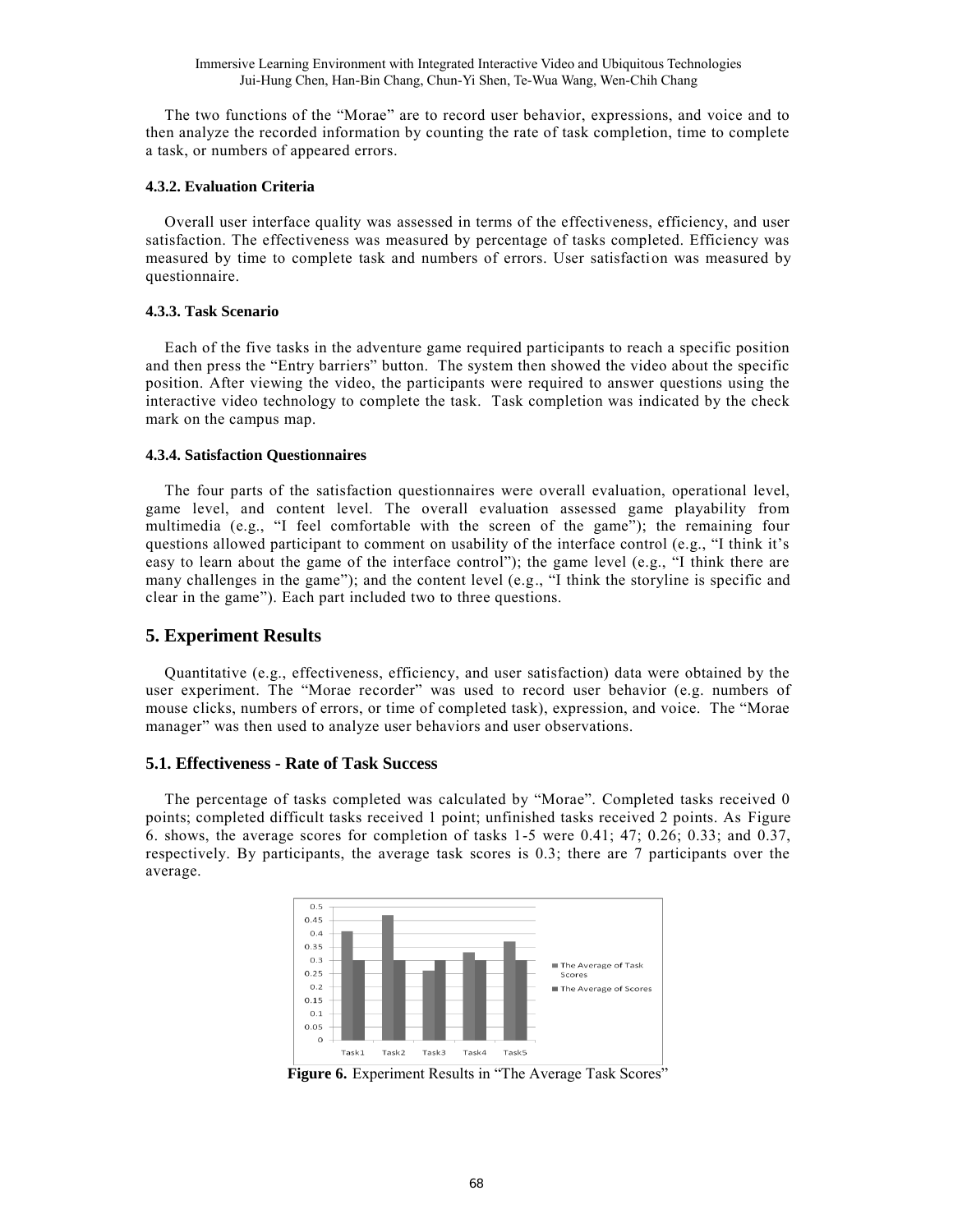## **5.2. Efficiency**

### **5.2.1.** "**Morae"**

As Figure 7. shows that the average task completion time was 800 sec (task1= 940 sec; task2= 785.23 sec; task3= 685.32 sec; task4= 797.91 sec; task5= 796.35 sec). Eight of the participants exceeded the average.



**Figure 7.** Experiment Results in "The Average of Task Completion Time"

### **5.2.2. Evaluation Criteria**

Participants completed most tasks with some errors. As Figure 8. shows, the average number of errors was 0.51(task1= 0.74; task2= 0.44; task3= 0.56; task4= 0.33; task5= 0.52). Seven subjects exceeded the average. And it should be noticed about the average of 4 participants is higher than others.



**Figure 8.** Experiment Results in "The Average Number of Errors"

### **5.3. User Satisfaction**

User satisfaction was measured on a Likert scale from 1 (strongly disagree) to 5 (strongly agree). The average user satisfaction score was 3.708046, which was higher than expected. However, this score was still within an acceptable range. Most players indicated that the game was not challenging. The players also indicated that the operation of the game system was unstable. However, all subjects indicated that they enjoyed the learning method.

## **6. Experiment Discussion**

## **6.1. Effectiveness**

The experimental results showed that the rate of successful task completion was very high. All participants were able to finish their tasks on time. Importantly, however, seven participants exceeded the average task completion time. We deduce that the causes were the limitations of GPS and system error. The GPS was unstable because it requires open, and so me buildings or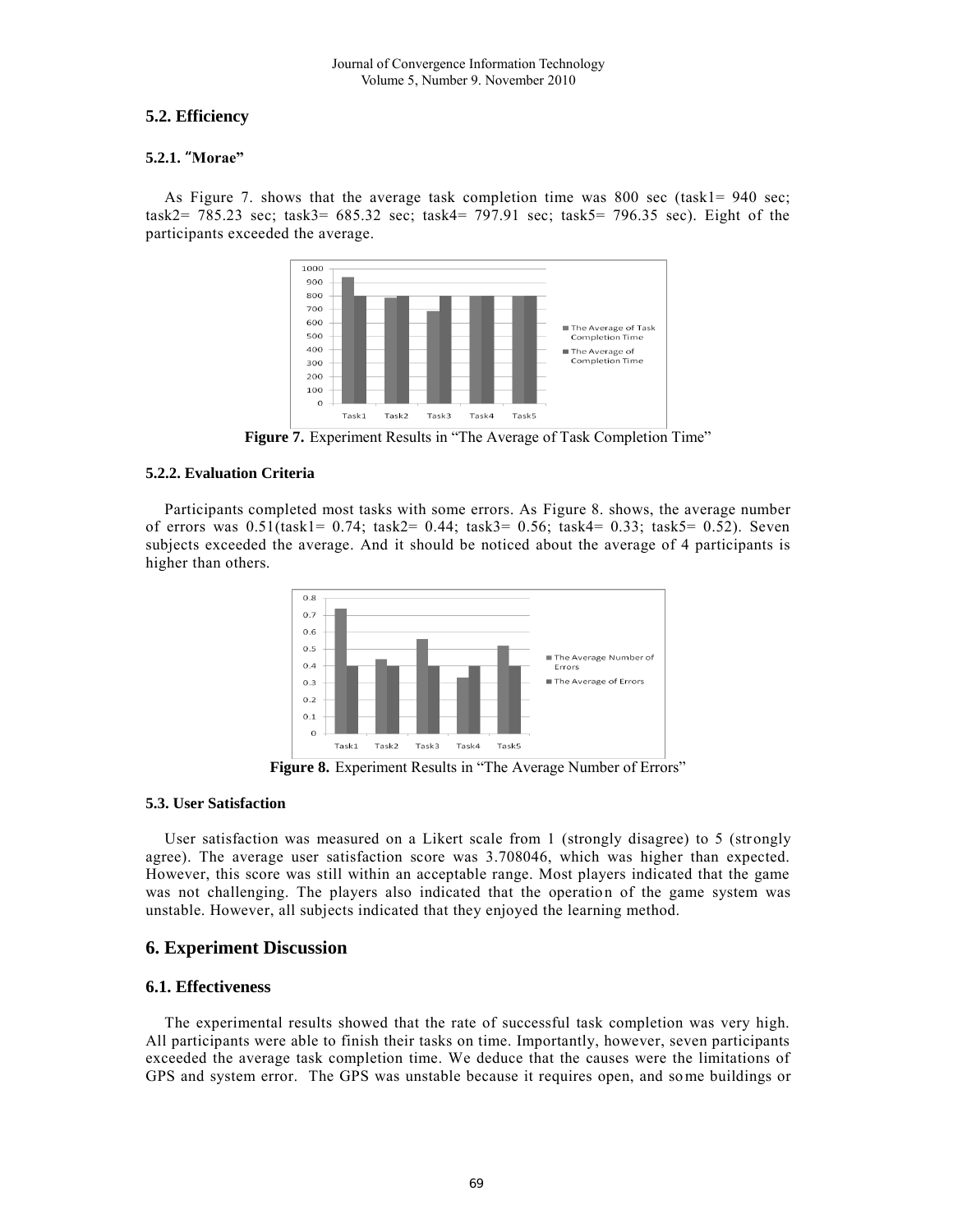shelter may have interfered with the GPS signal. If the GPS cannot trace the location of the participant, the system cannot function. Second, the equipment limitations sometimes cause system failures. A manual should be developed to help users prevent system failures. Participants who encounter system errors were usually unable to accomplish their tasks.

## **6.2. Efficiency**

Average task completion time did not significantly differ. Overall, participants usually accomplished their tasks on time. A commonly observed phenomenon was that completion time for the first task exceeded that for other tasks. The reason was that participants needed time to become familiar with the system. The phenomenon is associated with the number of errors. When users were unfamiliar with the system, they always tried different operating modes (e.g., pressing different buttons, clicking mouse, or doing nothing).

## **6.3. User Satisfaction**

Most participants enjoyed this learning method and found it enjoyable and interestin g. They also found it to be an effective learning method. However, user feedback indicated that the mini notebooks were too heavy to carry when walking. Users also advised using PDAs instead of mini notebook. Therefore, the choice of the mobile learning device is another important consideration.

## **7. Conclusion**

This study developed a ubiquitous learning environment by using mobile learning technologies. The aim was to facilitate location-aware learning activities by applying GPS information, interactive video learning content and the electronic map service. Learners could thus seamlessly feel and experience the subjects based on the connection between digital and physical information. To test whether the system objectives were achieved, a location -aware learning activity introduced the history of Tamkang University, Taiwan in the proposed ubiquitous learning environment. The experimental result showed that, not only are learning performance and learning impact significantly increased in the ubiquitous learni ng environment, but also that the learning content are more enriching and attractive when digital and physical information are combined.

The proposed ubiquitous learning environment aims to facilitate location-aware learning activities so that learners can experience and reveal the learning context in the surroundings. Learners can also arrange the learning sequence themselves and select interested topics on demand in the location-aware learning activity. Hence, the sense of personal responsibility and self regulation are also improved. The learning environment in the new generation can benefit from augmentation with advanced information technologies. It is also an essential and considerable topic, which continues to be an important topic in innovative learn ing research.

## **8. Acknowledgment**

The authors would like to thank the National Science Council of the Republic of China, Taiwan for financially supporting this research under Contract No. NSC-97-2511-S-032-006.

## **9. References**

- [1] Greene, S., "The problems of learning to think like a historian: Writing history in the culture of the classroom", Educational Psychologist, 29(2), pp.89–96, 1994.
- [2] Yang, H-C. Chang, Y-T., Shih, T-K., "Using AJAX to build an on-line Assessment Management System Based on QTI and Web 2.0", WSEAS Transactions on Information Science and Applications, Vol.4, Issue.5, pp939-945, 2007.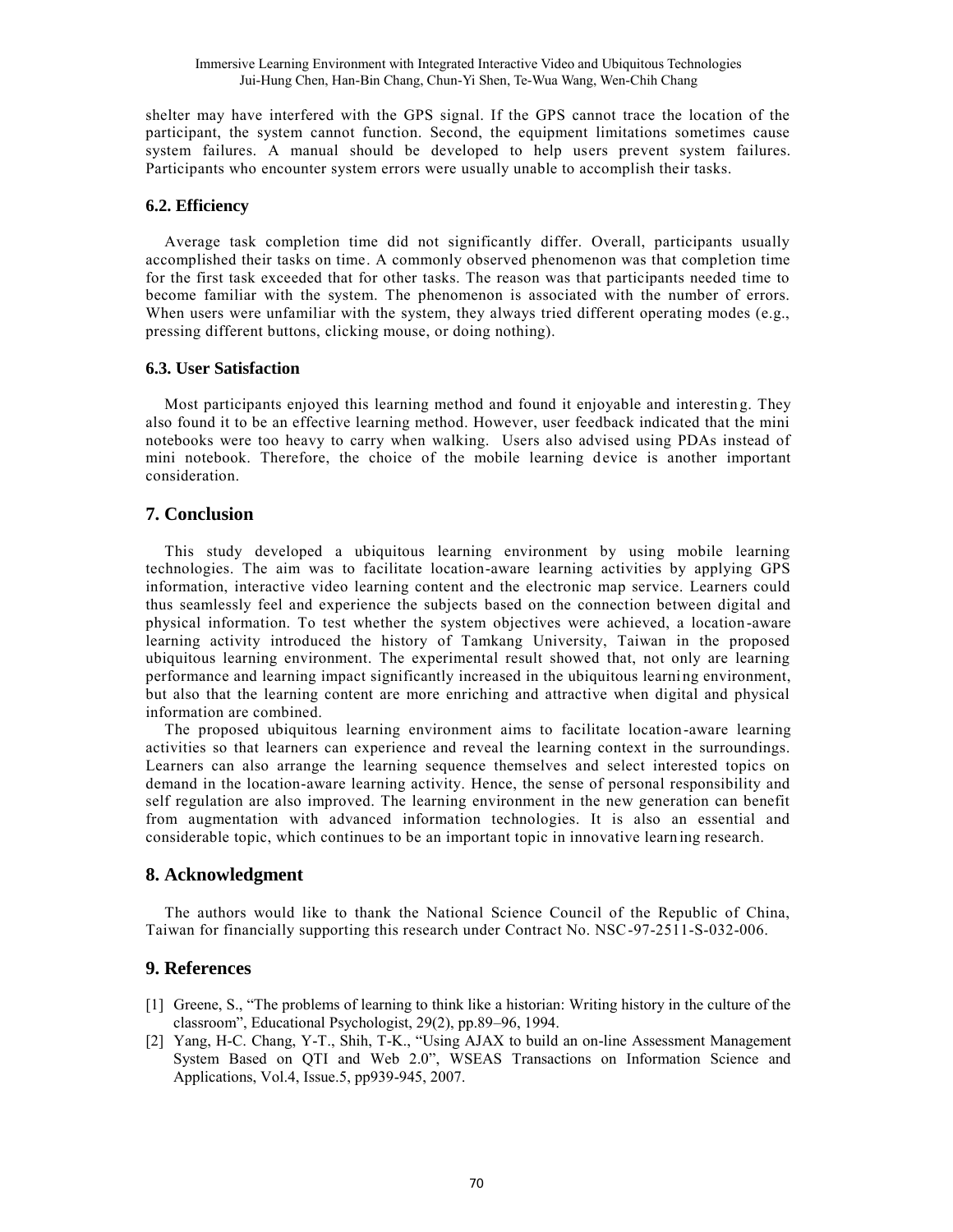- [3] Yilmaz, K., "A vision of history teaching and learning: Thoughts on history education in secondary schools", The High School Journal, pp.37–46, 2008.
- [4] Thornton, S. J., "First-hand study: teaching history for understanding", Social Education, 61(1), pp.11-12, 1997.
- [5] Wains, S. I., Mahmood, W., "Integrating M-Learning with E-Learning", Proceedings of 2008 Special Interest Group for Information Technology Education (SIGITE'08), 2008.
- [6] Holt, T., "Thinking Historically: Narrative, Imagination, and Understanding", College Entrance Examination Board , New York, 1990.
- [7] Schreiber, J., "Using children's books in social studies: early childhood through primary grades", DC: US Department of Education, National Institute of Education, Washington, 1984.
- [8] Ellis, J. B., Bruckman, A. S., Satterwhite, R. S., "Children and elders sharing stories: lessons from two online oral history projects", Proceedings of the computer support for collaborative learning (CSCL) 1999 conference, pp.151–158, 1999.
- [9] Carroll, S., Beyerlein, S., Ford, M., Apple, D., " The Learning Assessment Journal as a tool for structured reflection in process education", Proc. Frontiers in Education'96, IEEE, pp.310–313, 1996.
- [10]Lo, J-J., Chang, C-J., Tu, H-H., Yeh, S-W., "Applying GIS to develop a web-based spatial-persontemporal history educational system", Computers & Education, Vol.53, Issue.1, pp.155-168, 2009.
- [11]Chang, W-C., Wang, T-H., Yang, H-C. & Lin, F., "Game-based Learning with Ubiquitous Technologies", IEEE Internet Computing, vol.13, no.4, pp.30-37, 2009.
- [12]Lou, Y., Abrami, P. C., d'Apollonia, S., "Small group and individual learning with technology: A meta-analysis". Review of Educational Research, 71(3), pp.449–521, 2001.
- [13]Liao, W., Li, V. O. K., "The split and merge protocol for interactive video-on-demand," IEEE Multimedia, vol. 4, no. 4, pp. 51-62, 1997.
- [14]Wong, J. W., "Broadcast delivery," Proceedings of the IEEE, 76(12), pp.1566–1577, 1998.
- [15[\]Fahmi,](http://www.computer.org/search/results?action=authorsearch&resultsPerPage=50&queryOption1=DC_CREATOR&sortOrder=descending&queryText1=Husni%20Fahmi) H., [Latif,](http://www.computer.org/search/results?action=authorsearch&resultsPerPage=50&queryOption1=DC_CREATOR&sortOrder=descending&queryText1=Mudassir%20Latif) M., [Sahra,](http://www.computer.org/search/results?action=authorsearch&resultsPerPage=50&queryOption1=DC_CREATOR&sortOrder=descending&queryText1=Sahra%20Sedigh-Ali) S-A., [Ghafoor,](http://www.computer.org/search/results?action=authorsearch&resultsPerPage=50&queryOption1=DC_CREATOR&sortOrder=descending&queryText1=Arif%20Ghafoor) A., [Liu,](http://www.computer.org/search/results?action=authorsearch&resultsPerPage=50&queryOption1=DC_CREATOR&sortOrder=descending&queryText1=Peiya%20Liu) P., [Hsu,](http://www.computer.org/search/results?action=authorsearch&resultsPerPage=50&queryOption1=DC_CREATOR&sortOrder=descending&queryText1=Liang%20H.%20Hsu) L. H., "Proxy Servers for Scalable Interactive Video Support", 2001.
- [16[\]Cheryl,](http://eric.ed.gov/ERICWebPortal/Home.portal?_nfpb=true&_pageLabel=ERICSearchResult&_urlType=action&newSearch=true&ERICExtSearch_SearchType_0=au&ERICExtSearch_SearchValue_0=%22Hilgenberg+Cheryl%22) H., [William,](http://eric.ed.gov/ERICWebPortal/Home.portal?_nfpb=true&_pageLabel=ERICSearchResult&_urlType=action&newSearch=true&ERICExtSearch_SearchType_0=au&ERICExtSearch_SearchValue_0=%22Tolone+William%22) T., "Student Perceptions of Satisfaction and Opportunities for Critical Thinking in Distance Education by Interactive Video", American Journal of Distance Education, vol.14. no.3, pp.59-73, 2000.
- [17[\]Zhang,](http://www.sciencedirect.com/science?_ob=ArticleURL&_udi=B6VD0-4FTMM30-1&_user=10&_rdoc=1&_fmt=&_orig=search&_sort=d&_docanchor=&view=c&_searchStrId=1103204945&_rerunOrigin=scholar.google&_acct=C000050221&_version=1&_urlVersion=0&_userid=10&md5=ed764b72778b4a8640be1f74e05b7ebc#vt1) D., [Zhou,](http://www.sciencedirect.com/science?_ob=ArticleURL&_udi=B6VD0-4FTMM30-1&_user=10&_rdoc=1&_fmt=&_orig=search&_sort=d&_docanchor=&view=c&_searchStrId=1103204945&_rerunOrigin=scholar.google&_acct=C000050221&_version=1&_urlVersion=0&_userid=10&md5=ed764b72778b4a8640be1f74e05b7ebc#vt2) L., [Briggs,](http://www.sciencedirect.com/science?_ob=ArticleURL&_udi=B6VD0-4FTMM30-1&_user=10&_rdoc=1&_fmt=&_orig=search&_sort=d&_docanchor=&view=c&_searchStrId=1103204945&_rerunOrigin=scholar.google&_acct=C000050221&_version=1&_urlVersion=0&_userid=10&md5=ed764b72778b4a8640be1f74e05b7ebc#vt3) R. O., [Nunamaker,](http://www.sciencedirect.com/science?_ob=ArticleURL&_udi=B6VD0-4FTMM30-1&_user=10&_rdoc=1&_fmt=&_orig=search&_sort=d&_docanchor=&view=c&_searchStrId=1103204945&_rerunOrigin=scholar.google&_acct=C000050221&_version=1&_urlVersion=0&_userid=10&md5=ed764b72778b4a8640be1f74e05b7ebc#vt4) J. F., " Instructional video in e-learning: Assessing the impact of interactive video on learning effectiveness" Journal of [Information &](http://www.sciencedirect.com/science/journal/03787206)  [Management,](http://www.sciencedirect.com/science/journal/03787206) [vol.43, Issue.1,](http://www.sciencedirect.com/science?_ob=PublicationURL&_tockey=%23TOC%235968%232006%23999569998%23613874%23FLA%23&_cdi=5968&_pubType=J&view=c&_auth=y&_acct=C000050221&_version=1&_urlVersion=0&_userid=10&md5=f995976bcdf23eb5d008ea4bca3f31b2) pp.15-27, 2006.
- [18]Chang, H. B., Shih, T. K., Hsu, H. H., Wang, C. C. , "An Interactive Video Course Platform with Authoring and Playback Systems", Proceedings of the 22nd International Conference on Advanced Information Networking and Applications, GinoWan, Okinawa, Japan, pp.1065-1070, 2008.
- [19]Champion, E., ["Meaningful interaction in virtual learning environments"](http://portal.acm.org/citation.cfm?id=1109186&coll=Portal&dl=GUIDE&CFID=7605437&CFTOKEN=53529445), Proceedings of the second Australasian conference on Interactive entertainment, Sydney, Australia, pp.41-44, November 2005.
- [20]Muda, Z., Mohamed, R. E. K., "Adaptive User Interface Design in Multimedia Courseware", Proceedings of the International Conference on [Information and Communication Technologies,](http://ieeexplore.ieee.org/xpl/RecentCon.jsp?punumber=11100)  Omayyad Palace, Damascus, Syria, April, pp.196-199, 2006.
- [21]Bing, J., Dubreuil, J., Espanol, J., Julia, L., Lee, M., Loyer, M. & Serghine, M., "MiTV: rethinking interactive TV", Proceedings of the Seventh International Conference on Virtual Systems and Multimedia, Berkeley, USA, pp.25-27, October 2001.
- [22]Zhang, L. J., Chung, J. Y., Liu, L. K., Lipscomb, J. S., Zhou, Q., "An integrated live interactive content insertion system for digital TV commerce", Proceedings of Fourth International Symposium on Multimedia Software Engineering, December, Newport Beach, California, USA, pp.11-13, 2002.
- [23]Augustin, I., Yamin, A. C., Barbosa, J. L. V., Geyer, C. F. R., "ISAM, a Software Architecture for Adaptive and Distributed Mobile Applications", Proceedings of the Seventh International Symposium on Computers and Communications (ISCC'02), pp.333, 2002.
- [24]Satyanarayanan, M., "Pervasive computing: vision and challenges", IEEE Personal Communications, vol. 8, no. 4, pp.10-17, 2001.